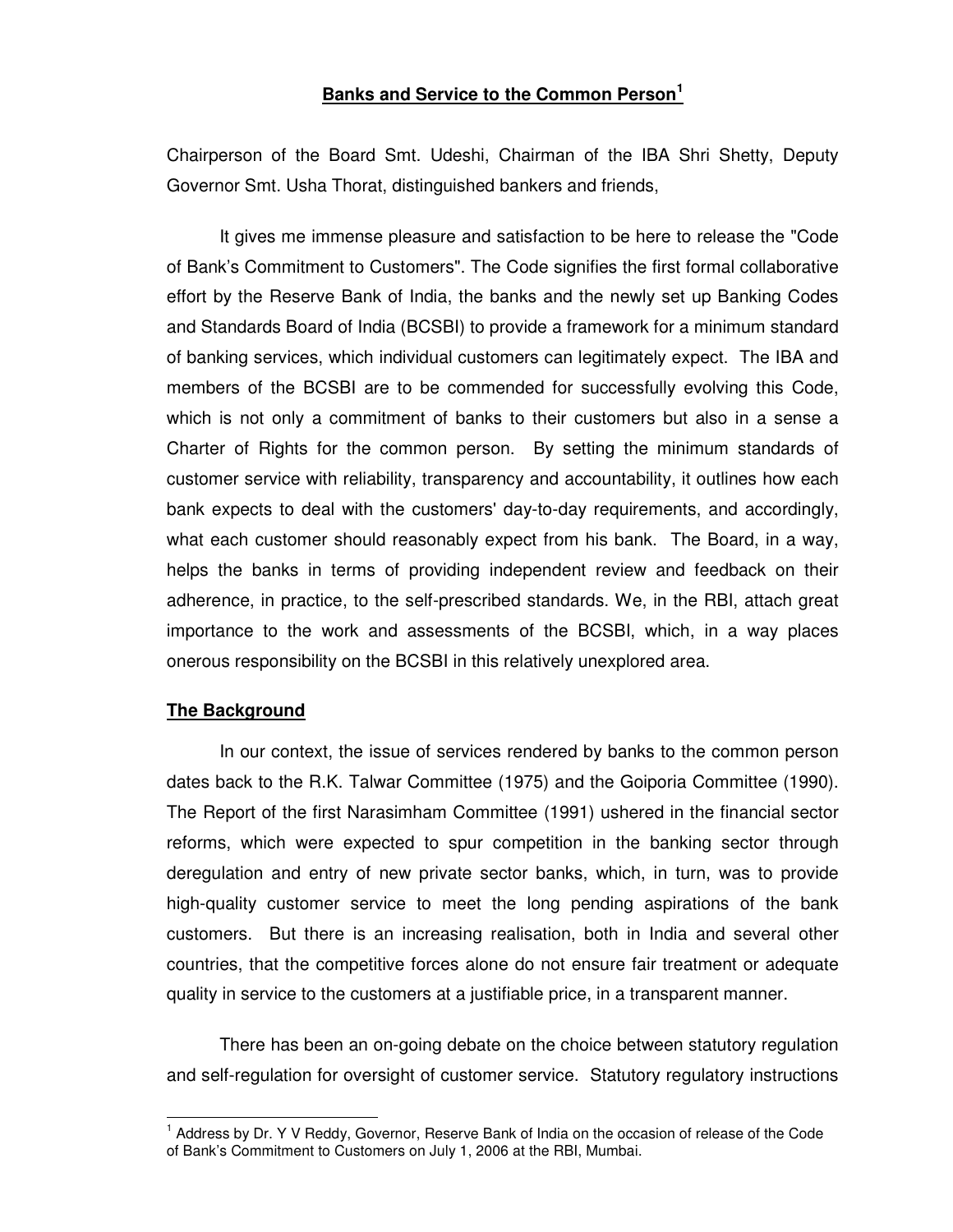are set out in letter but sometimes, may not be carried out in spirit. Self-regulation may often be more effective in dealing with deficiencies in service but it has been found that in many cases, it has, by itself, not been a fully effective tool for raising standards of customer service. To build on the positive features of both the systems, the Committee on Procedures and Performance Audit on Public Services (CPPAPS, 2004) felt that there was a need to benchmark the extant level of public services in the banking sector. The Committee recommended that a *Banking Codes and Standards Board of India* (BCSBI) be set up to evaluate and oversee the observance of a voluntary code of conduct by the banks. Consequently, the RBI and the banks decided to set up, as a collaborative effort, an autonomous body, which combines the best of self-regulation and statutory regulation. As a part of collaborative arrangements for an independent body, the RBI will fully meet the budgetary requirements for the first five years while the banks would, during this period, contribute to building the corpus of the BCSBI to enable it to eventually become a selfsustaining organisation. I am happy to know that the majority of banks in India are registered with the BCSBI, indicating their willingness to adopt the voluntary Code. Those Banks, which adhere to the BCSBI Code, would provide the RBI necessary supervisory comfort; and I have no doubt that all the banks will join the main stream.

## **Standards of Service in Banks : Select Country Experiences**

It may be useful to note recent developments in several countries in regard to services rendered by banks. In the U.K., the Banking Code of the British Bankers' Association (BBA) sets standards of good banking practices for financial institutions to follow when they are dealing with personal or business customers in the UK. As a voluntary code, it allows competition and market forces to work to encourage higher standards of service for the benefit of the customers. The code applies to savings deposits and current accounts, card products and services, loans and overdrafts and payment services including foreign exchange. The BCSBI is, in a way, modeled after the Banking Code and Standards Board of the United Kingdom – which has been promoted by the British bankers' Association, Building Societies' Association and the Association for the Payments and Clearing Services. In addition, the Office of Fair Trading (OFT), established by the Enterprise Act 2002, enforces both consumer protection and competition law, acting as the UK's economic regulator.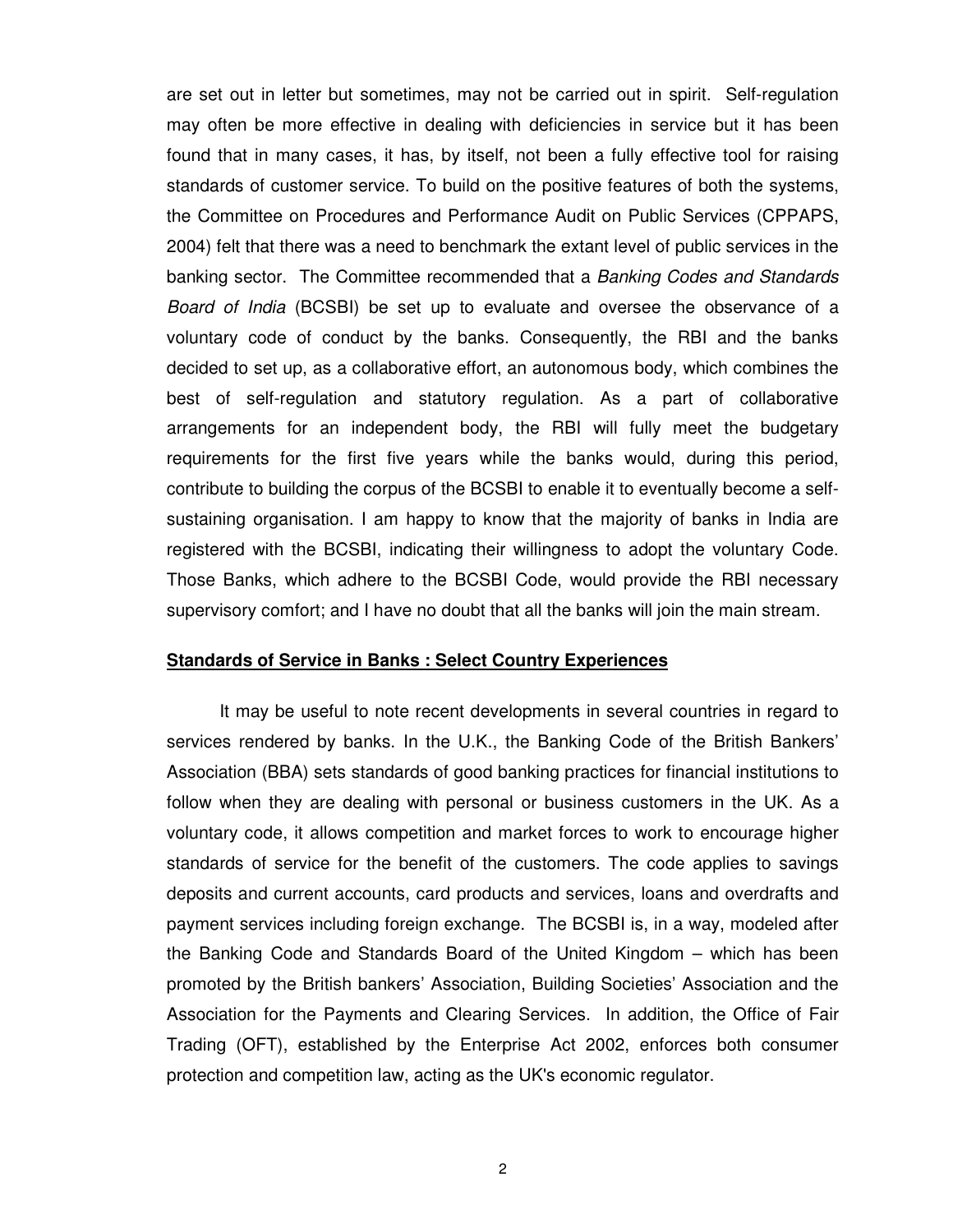In Canada, the issue of bank service charges was the subject of a 1988 investigation conducted by the House of Commons Standing Committee on Finance. The Committee report set out a number of recommendations, which have subsequently been reflected in market practice. The Committee's recommendations resulted in improved disclosure of service charges and the designation of Office of the Superintendent of Financial Institutions (OSFI) for handling and reporting on service charge complaints.

In the US, organisations such as Consumers' Union are fighting to create legislation that will help protect vulnerable consumers from price gouging on checking accounts. They are demanding lifeline banking legislation that will give consumers access to basic banking services. Several American States have implemented legislation for minimum no-frills banking services.

Bank Negara Malaysia initiated a nation-wide survey in 2003 to assess the requirements, expectations and the satisfaction level of consumers on the quality of products and services offered by the banking institutions. The quality of interface with bank staff and the efficiency of delivery channels were identified as the key factors that customers look for in their banking relationship. Secondary requirements represented potential leverage factors such as product innovativeness with valueadded features, which can be used to substantially improve overall customer relationship.

The central bank of Philippines initiated significant measures geared towards protecting both the industry and the public. In 2002, regulations were issued which tightened the rules on credit card and other lending operations by requiring the banks and their subsidiary credit card companies to ascertain that the cardholders were capable of fulfilling their commitments and setting credit limits based on their net takehome pay. A Consumer Education Committee was subsequently constituted to help improve basic financial literacy.

#### **Credit Card Issues : Recent Measures**

Credit card related payments and charges have been one of the most contentious issues in the recent past. Late payment charges levied by the banks on credit cards have attracted attention worldwide. Recently, the Office of Fair Trade (OFT) in the U.K. undertook a review of prevailing conditions in the UK. The OFT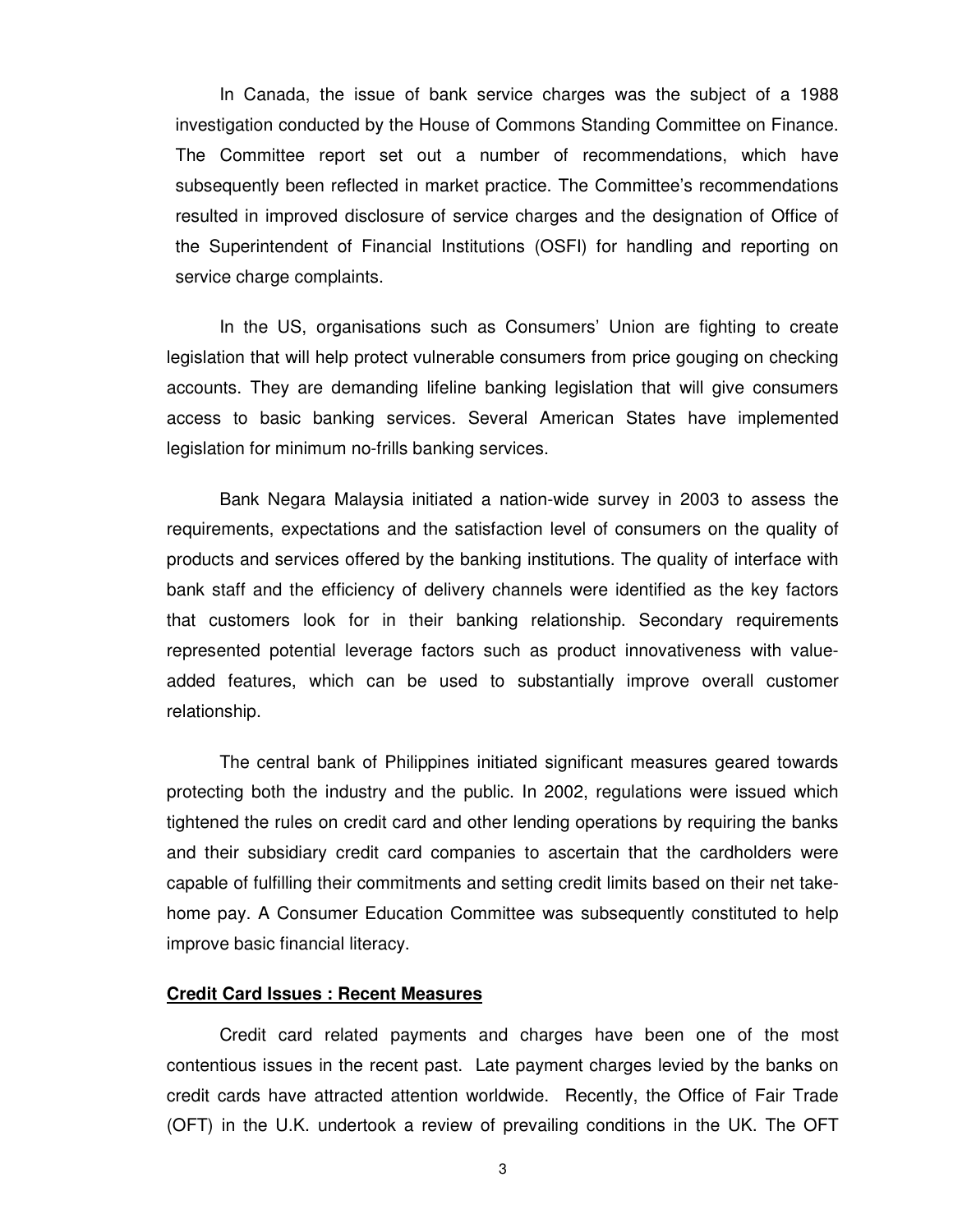study revealed that the credit card issuers charged consumers excessively for late payment. The OFT came to the conclusion that the default charge should not exceed reasonable pre-estimated administrative cost. In their opinion, such cost should include the cost of postage, stationery, proportionate additional staff, maintenance of premises, etc. On this basis, OFT arrived at the conclusion that any charge exceeding the monetary threshold of £12 may not be fair and tenable. It is estimated that the consumers had paid £300 million more than what was reasonable last year. The industry estimates indicate that with credit card default fees ceiling at  $\epsilon$  15, gross profits of the banks in the UK would be reduced by £ 800 million.

International research has shown that inter-change fee (fee for using ATM of a bank other than that of the account holder) is generally stable or declining in most of the countries. In many of these countries, the decline has been possible because of recent regulatory action or threat of regulatory action. The most common public authority to take such action is normally the Competition Authority. The central banks of Australia, Mexico, Spain, the Netherlands, the United Kingdom and European Union (E.U.) appear to be taking more hands-on regulatory stance on these issues. The Reserve Bank of Australia has instituted a regulation that requires card net works to set inter-change fees at or below the cost-based standards. As a result of this, the inter-change fees have fallen in Australia. The U.K. has also mandated cost-based inter-change fees (inter debit card network). Last year, despite one of the lowest fee structure in Europe, the Dutch Competition Authority fined Interpay and its owner bank for charging excessive fees as compared to cost. Bank de Mexico has used regulatory threat to implement some reforms and has issued regulations requiring the banks to disclose fees.

#### **Credit Counselling : Further Work in India**

A relatively unexplored area in India is credit counseling and we may have to seriously work further on this keeping in view the international experience and our domestic conditions. In this regard, a recent initiative of Bank Negara Malaysia is worth mentioning. The Bank Negara Malaysia has established a Credit Counselling and Debt Management (CCDM) Agency to provide credit counselling and loan restructuring advice to individuals. The arrangement is aimed at assisting individual customers who are encountering difficulties in meeting their financial commitments. In fact, this measure has been introduced to provide a channel for resolving potential credit issues that may be faced by the households. The Agency would provide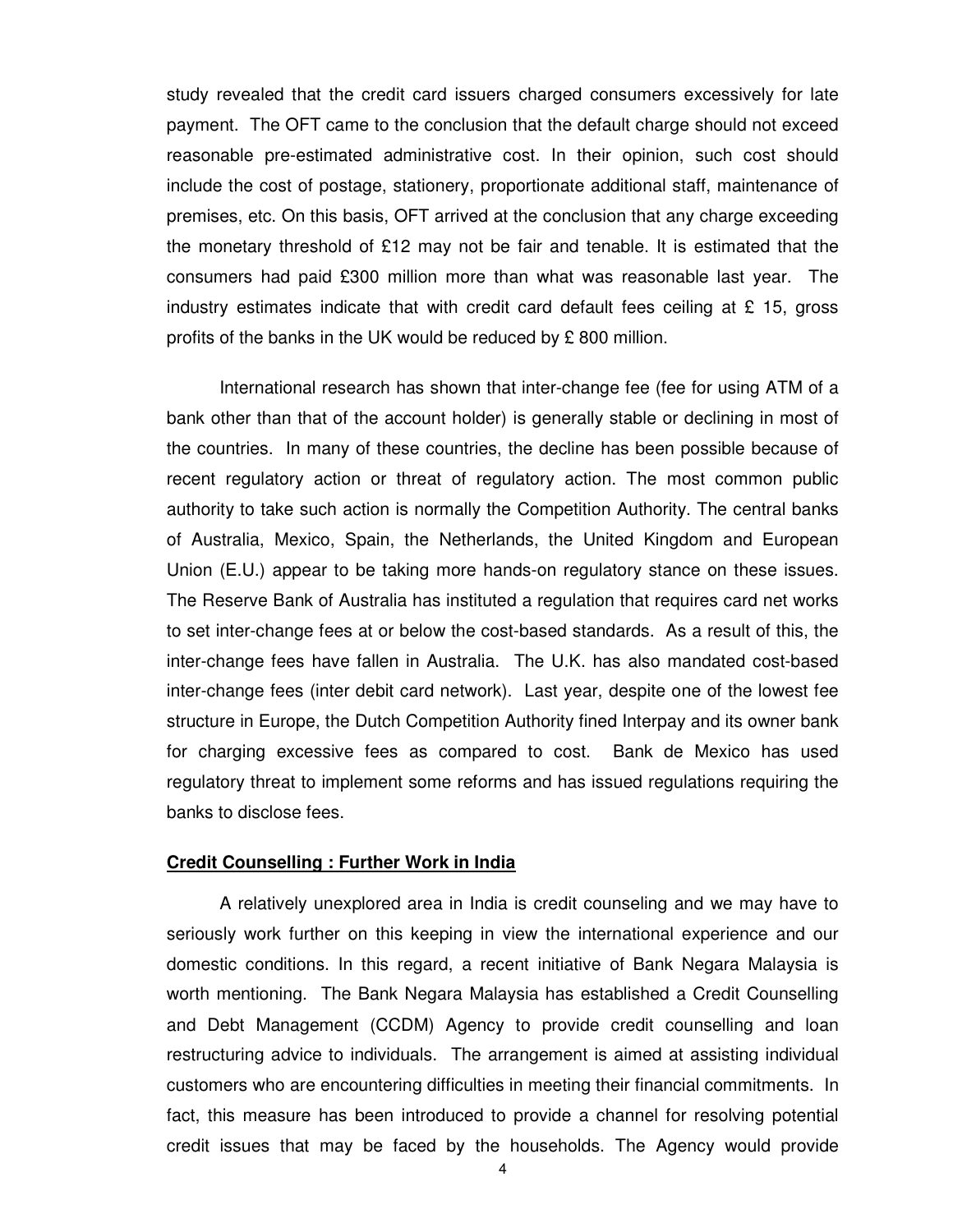individuals assistance in restructuring debts relating to household loans, hire purchase, credit card and personal loans from institutions functioning under the purview of the Bank Negara. The arrangement is expected to be a prompt and costeffective means of debt settlement based on the repayment plan between creditors and the debtor without intervention of courts. The agency will also provide credit counselling and advice on financial management to individual consumers.

In the USA, recent initiatives reportedly imply that, since October last year, debt-trapped consumers seeking bankruptcy protection have been forced to undergo credit counseling and financial training.

In the U.K., in addition to Consumer Credit Counselling Service, Citizens Advice Bureaux and other debt counselling organisations, there is also a National Debt Line through which a bank customer can get free financial advice. In fact, in the U.K., the Banking Code provides that member banks shall discuss financial problems with customers and together evolve a plan for resolving these problems. In general, banks in the U.K. have to be prepared to accept an offer of repayment, which is based on the principle of equitable distribution of available income of the customer, in line with the amount outstanding to each creditor.

### **Financial Education : Need for Study**

It has been said, particularly in the context of developed economies that the young do not save enough and do not fully understand the need for investments for future. The middle-aged tend to regret that they did not save when they could afford to. Many of the elderly tend to feel the pinch of poverty. In this background, priority is accorded to financial education. For example, in the U.K, the Financial Services Authority is reported to have launched the biggest campaign ever to improve the financial skills of the population. According to a recent report in the U.S, the Congress formed a bipartisan Financial and Economic Literacy Caucus last year that has, among other things, passed a bill to designate April as the financial literacy month. Singapore, Hong Kong and Hungary also have schemes to boost financial training levels, as does Finland, where a theatre group puts on plays in high schools about financial education issues. In New Zealand there is an official financial-information website with an online game "money island" – while the Australian Securities and Investments Commission organises money expos to help investors avoid scams and improve investment choices.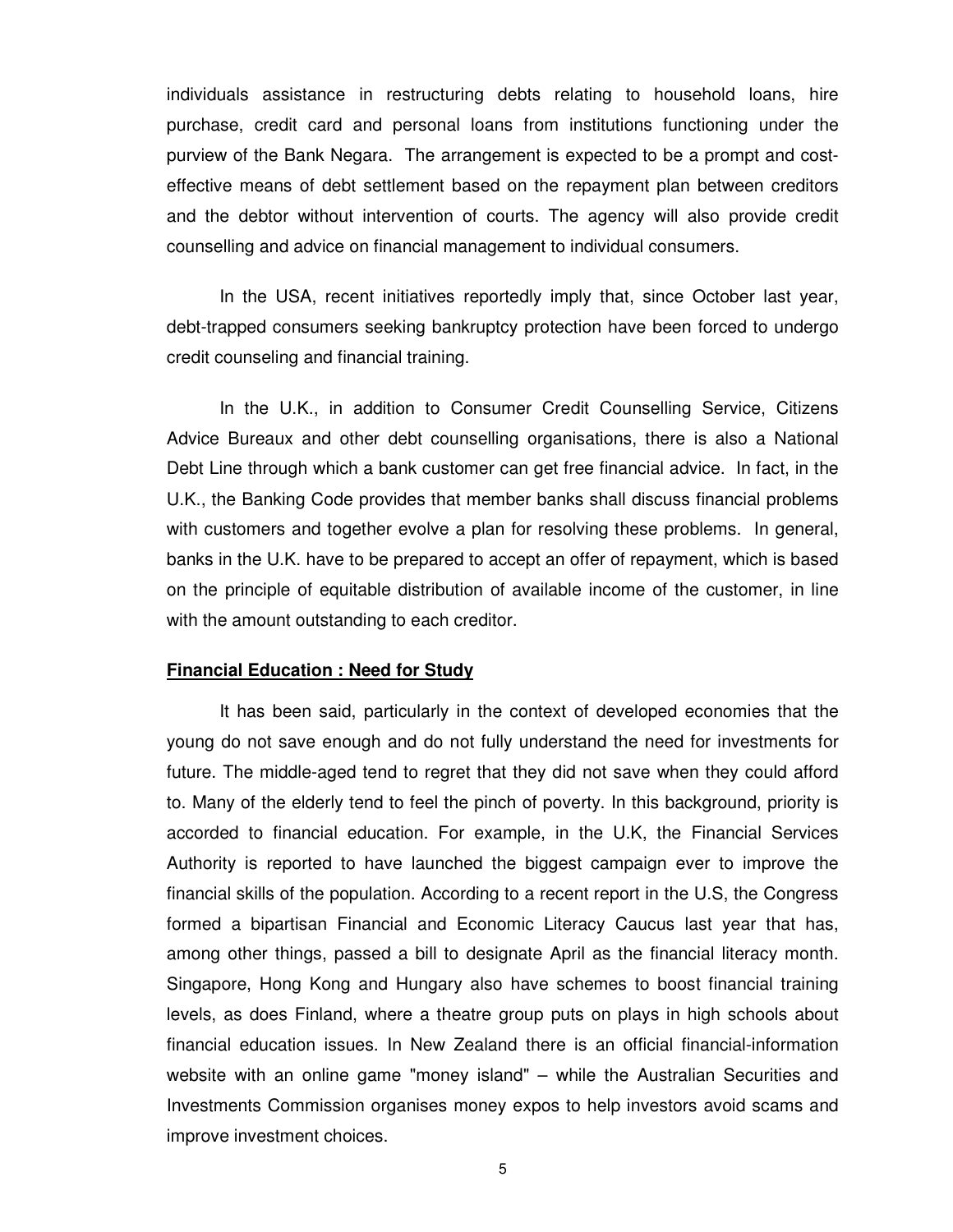It must be admitted that the effectiveness of the literacy programmes has been questioned, partly attributed to the manner in which literacy campaigns are conducted by the regulators. However, the subject needs to be explored further in our country since there is a spurt of new financial products and financial intermediaries, and often, the savers are bewildered by them. The skills for assessing risks and rewards have to be acquired anew as administered interest rate regime and public sector guarantees are diminishing. It may be desirable to encourage research and study on financial literacy in India, which would help customers use transparent information provided by banks in a monitorable manner.

### **Business Banking Code : For SMEs**

An area, which needs special attention in India, is related to lending to Small & Medium Enterprises (SMEs) and here, there may be a pointer for further attention. In the U.K., the Banking Code Standards Board has evolved a separate Business Banking Code which covers traders, partnerships, companies with a turnover of under £ 1 million and clubs, charities and associations with income of less than £ 1 million. Small business customers are, therefore, covered by this Business Banking Code. The SME Sector in India needs to be nurtured and I would urge the BCSBI to consider encouraging a Code for the SMEs somewhat on the lines of the U.K. Business Banking Code.

#### **Fine Print and Undue Enrichment**

In India it is said that people are reluctant to change their doctor, lawyer and banker. In some cases, the consumer adherence to particular service provider can be attributed to lack of information. Many a times, even with alternate services available, clearly at lower price, including the switching cost, customers tend to stay with the same service provider. Therefore, customer staying with any specific service provider should not be construed by the service provider as a certificate of good customer service. Consumer choice to a great extent depends on the availability of complete information about the product or service being sold. The main issue is whether the bank is genuinely providing information or merely satisfying the requirement of doing so by getting a plethora of signatures over a volume of documents with fine print. Often, the customers trust a banker, especially with a standard printed form, assuming rightly that there are no choices to be made and also presuming, unrealistically, that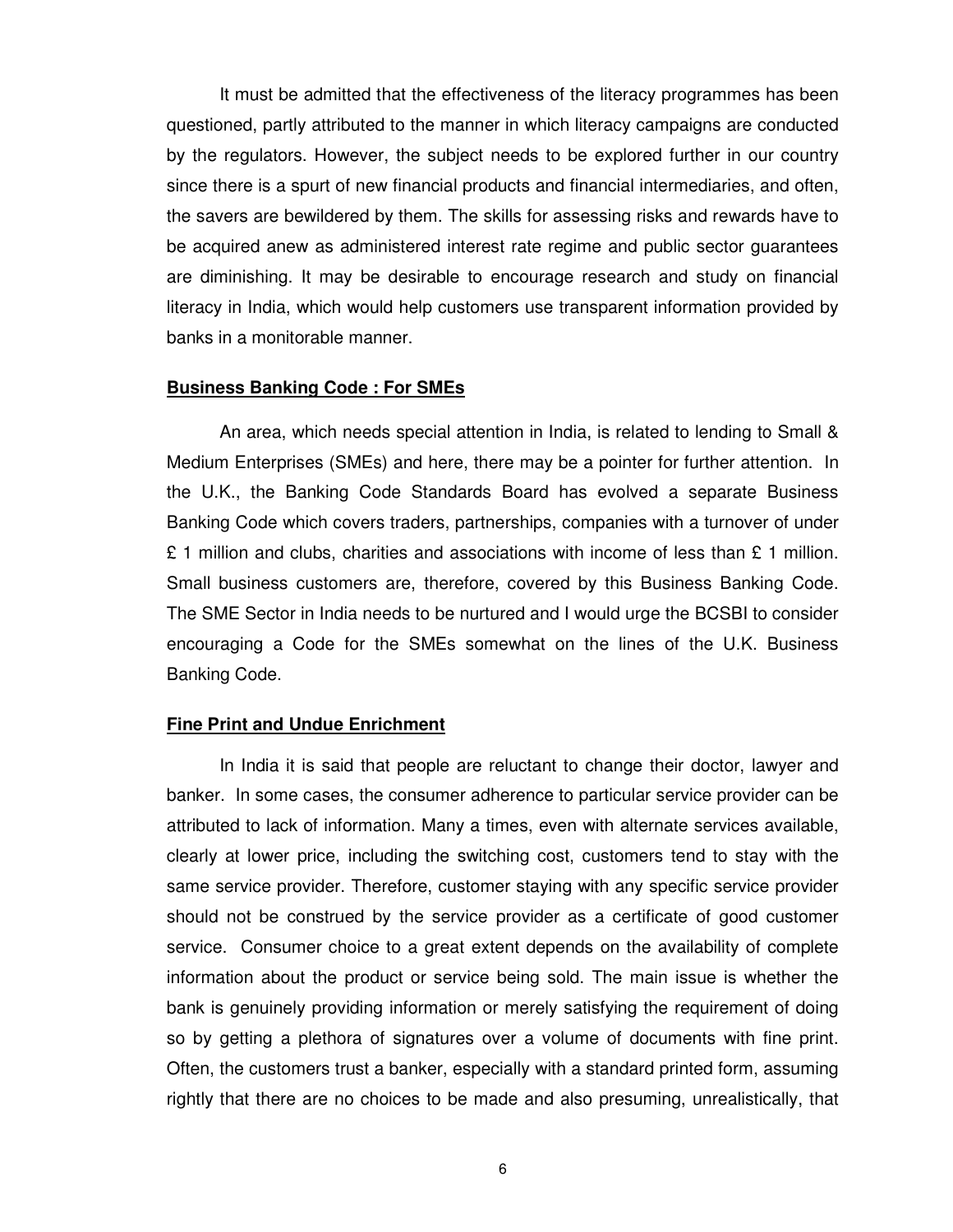fair treatment is assured. I trust that fairness and ethical conduct to ensure genuine transparency will be ensured by all concerned.

Banks all over the world have been very active to provide a multitude of products and services by way of value addition. This is no doubt necessary in a competitive market. But earning fee-based income through exorbitant charge, which are not revealed upfront, points to, in some ways, what may be described as 'undue enrichment'.

### **Dilution of Reputation Risk**

Generally, it is assumed that a penalty imposed by regulators would be a source of major reputation risk for the bank concerned, due to adverse public perception of such penalty and would thus be a deterrent. However, it is noticed in recent years that the regulatory penalties do not appear to be a material cause for reputation risk for the penalised bank. Perhaps, as far as banks are concerned, a penalty is now being viewed more from the perspective of affordability of its monetary value rather than the cause for its imposition. This warrants that supplementary efforts are made on several fronts to ensure the quality of service while the sense of regulatory comfort is kept in view for according various regulatory approvals in respect of each bank.

#### **Unequal Parties : Validity of Contracts**

Banking is a trust-based relationship and the banking licence from the regulator provides an assurance of trust to the public at large. To the banks, the banking licence provides the privilege of accepting uncollateralised deposits from the public. However, the acts of stealth banking, negative option marketing, misleading advertisements, information gathering from customers for cross selling of products and services, and tie-up arrangements are inconsistent with the concept of a trust-based relationship. The lack of transparency, coupled with the difficulty of consumers in identifying key information from the large volume of material and communication in fine print, leads to an information asymmetry, which renders the banker-customer relationship one of unequals. In this context, banks would do well to keep in mind a Supreme Court's judgement regarding the non-enforceability of a contract entered into between two unequal parties.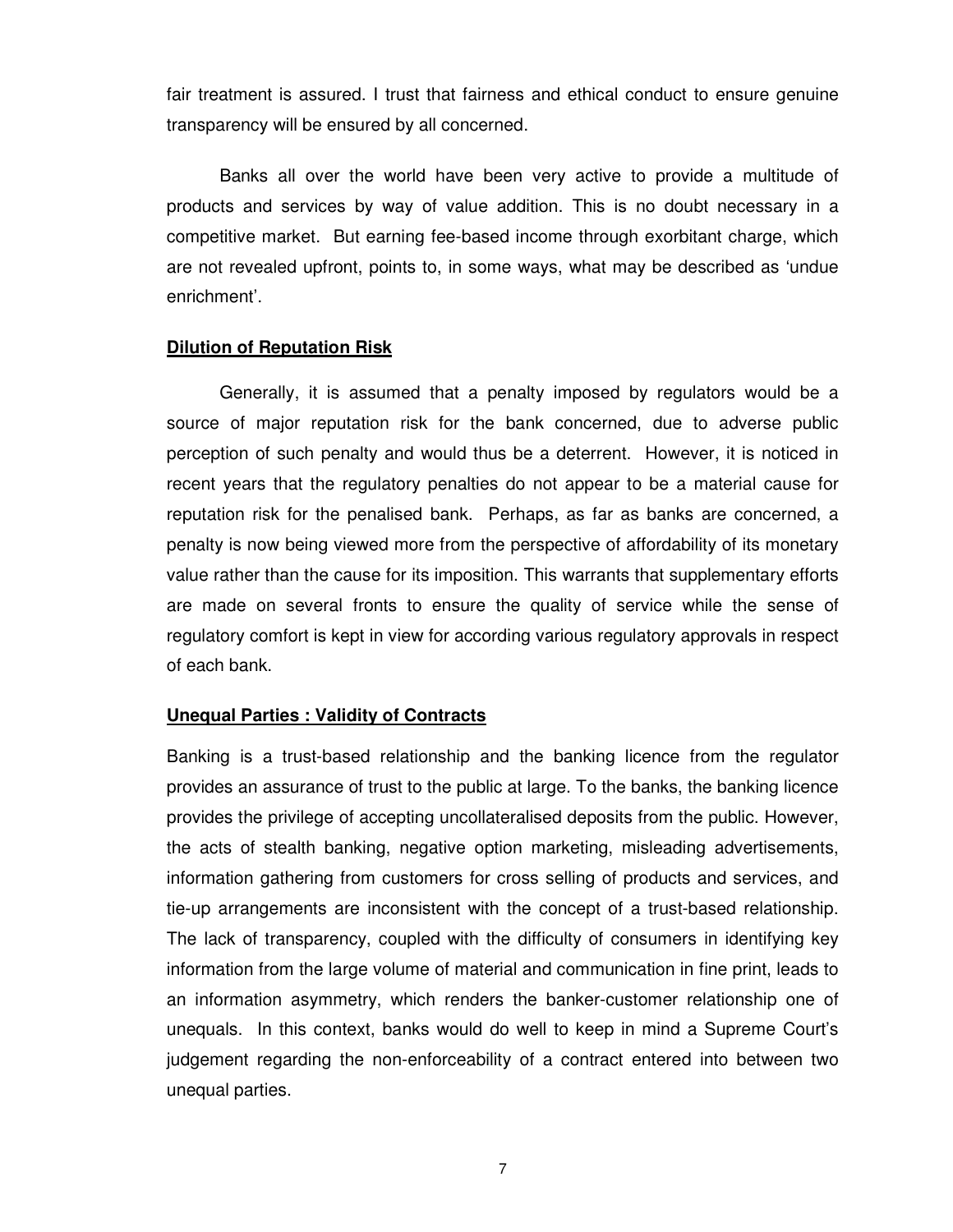In the case of *LIC of India vs. Consumer Education & Research Centre (AIR 1995 SC-1811)*, while considering the validity of LIC policy under table 58 restricted only to salaried persons in government / semi-government or reputed commercial firms, the Supreme Court observed:

## *"It is well settled law that if a contract or a clause in a contract is found unreasonable or unfair or irrational, one must look to the relative bargaining power of the contracting parties."*

### **Symmetrical Compensation: Case For**

In the Reserve Bank, we have been trying to enhance quality of our customer service and in the process, it was noticed that interest was not being paid to customers if there had been delay on our part. For example, in the case of Savings Bond Scheme, the RBI commits that in case of any delay in payment of interest warrants or redemption, the holder is compensated at savings bank rate. Such a commitment is also binding upon its agency banks. More important, I feel, that we need to accept that compensation has to be necessarily symmetrical and banks have to put in place procedures that ensure it. Instances have been reported where the interest rate or penalty charged by the banks is higher than what banks pay for any delay or default on their part. I hope that this Code will provide an unequivocal commitment to customers on the principle of symmetry in compensations in regard to delay or default in payment between the bank and its customers.

#### **Status in India : Regulatory Initiatives**

The Reserve Bank has taken several regulatory initiatives including issuance of guidelines to banks on various customer-related issues, such as matters relating to opening & maintenance of the deposit accounts and other banking services including credit cards. The banks are required to form Board-level committees to focus on customer service and to constitute a Standing Committee of Executives. Besides, they are also required to appoint and notify nodal / specific officers for redressal of customer complaints at their controlling offices and critical branches. Enlarging the scope of the Banking Ombudsmen Scheme to also look into deficiencies in customer service and credit card-related complaints is an initiative that has been welcomed by consumer groups. A recent initiative has been the setting up of a Working Group to look into the reasonableness of bank charges and fees. At the level of commercial banks, they have been advised to display and update, on their websites, in a format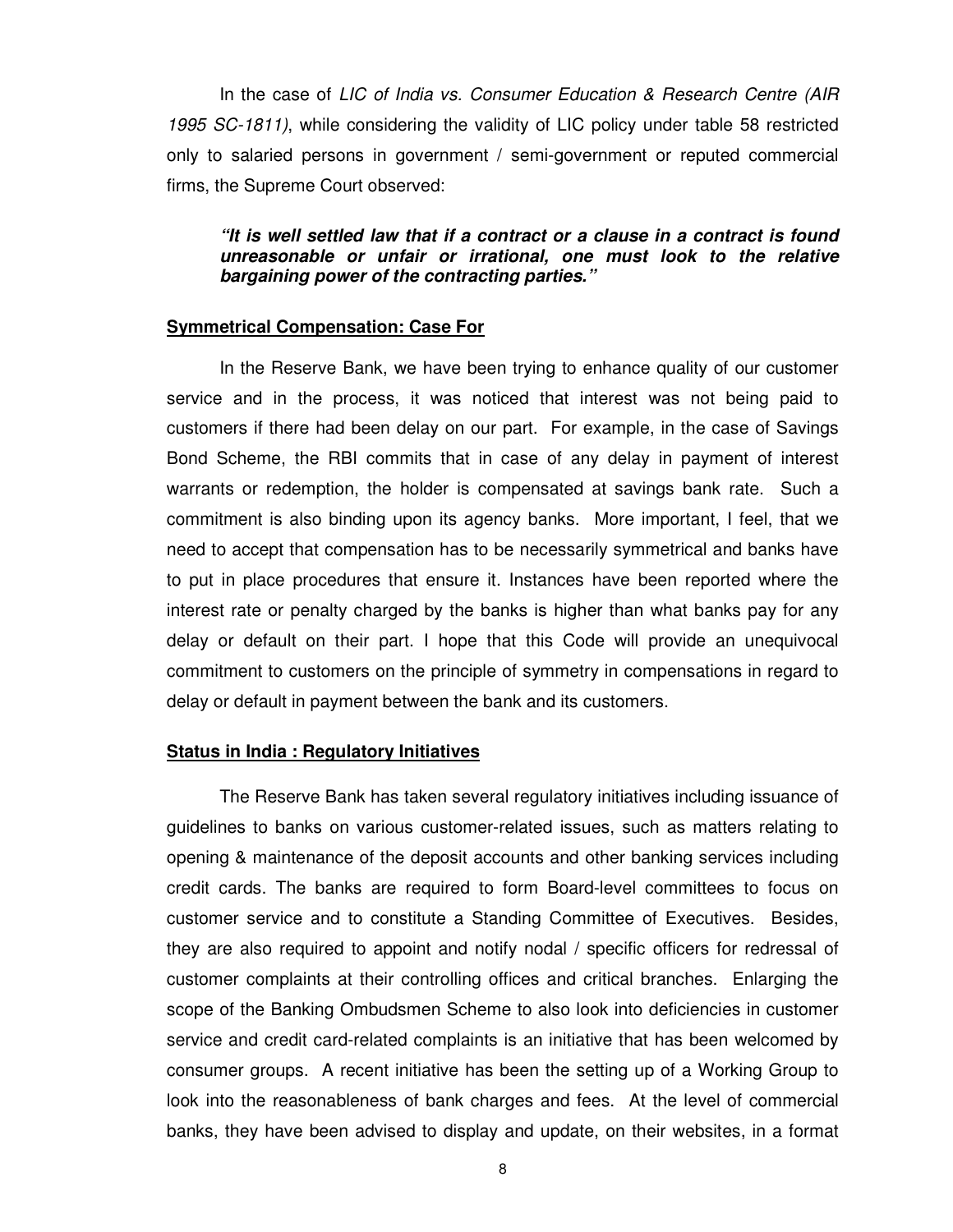prescribed by the RBI, the details of service charges apart from displaying the prescribed minimum information on such charges in all their branches. This wide spectrum of measures, together with the efforts of the BCSBI and the IBA in evolving the Code of Bank's Commitment to Customers will hopefully bring about improvement in the quality of customer service. An exclusive department, namely, the Customer Service Department is being set up in the RBI to attend to the matters relating to customer service and grievance redressal for the customers of the banks and the RBI.

### **Linking the Content with the Title**

Let me conclude by explaining the title of my speech, namely, Banks and Service to the Common Person. Though the Code is for customers as a whole, our major concern is with the common person. As the Nobel Laureate Professsor Amartya Sen has been articulating recently, there are different identities to each person; whether to attach greater importance to one over another depends on us. I feel that for the limited purpose of customer service, banks' customers may be divided into two categories – privileged clients like other financial intermediaries or corporates, and the common person. We, in the RBI, whenever considering customer service, tend to focus on the common person, particularly in the context of our country.

When I joined the Indian Administrative Service (IAS) in 1964, a Professor at the Academy imparting training to us said this: "You are among the best and the brightest of the youth in the country. You have chosen to join IAS and your basic duty is to serve the public. Please remember that public are those who are not in the IAS". That is one of the lessons worth remembering.

### **Appreciation**

I want to place on record my deep appreciation of the enormous cooperation extended by all banks and in particular, Indian Banks' Association in bringing to fruition this important institutional venture, under the overall guidance of my colleague Shri V. Leeladhar.

I am grateful to our Finance Minister, Shri P. Chidambaram who supported and encouraged us in the RBI for pursuing this work in conjunction with revisions in the Ombudsman Scheme.

9